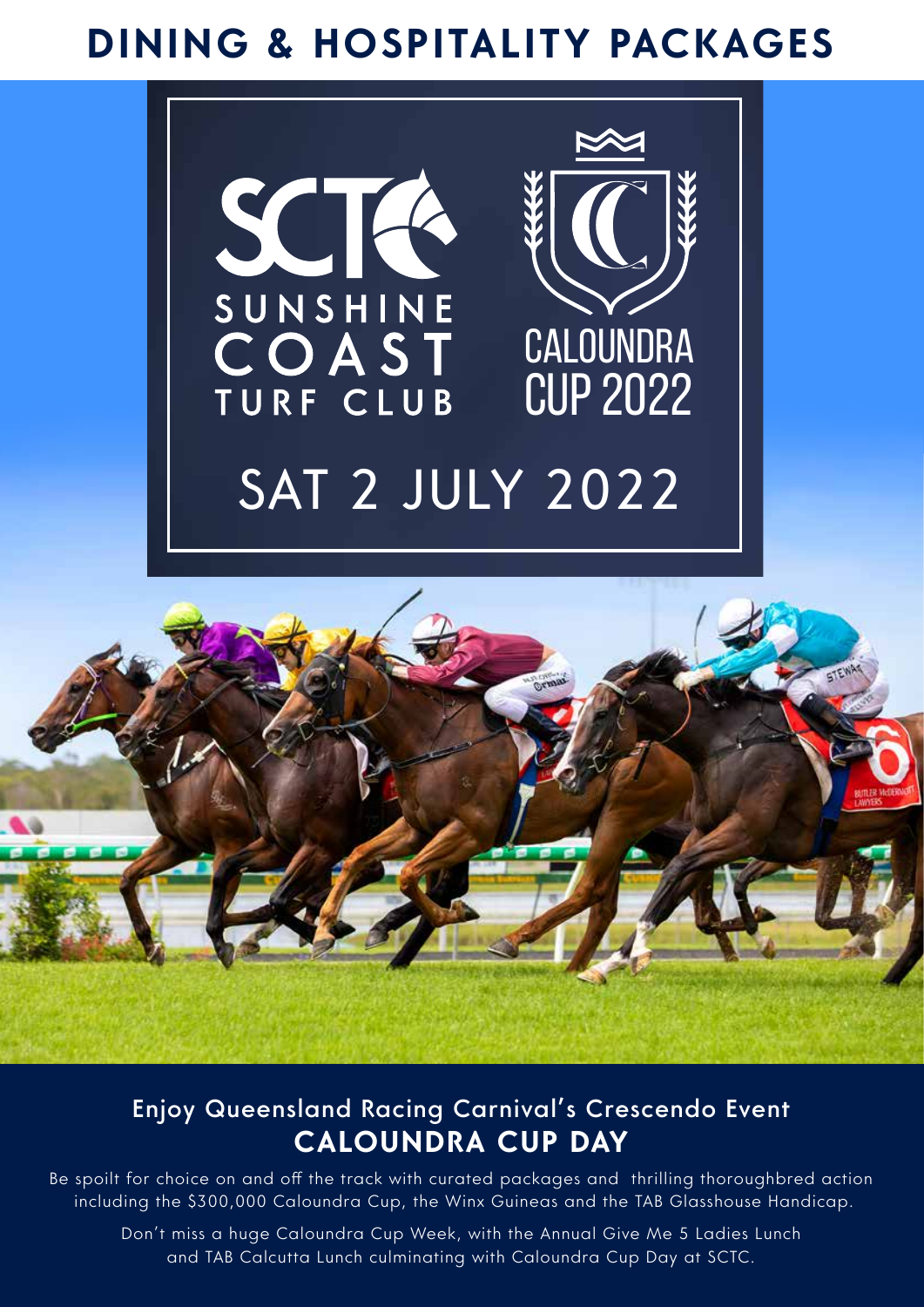

### **SOCIETY PRECINCT**

Situated on the height of the Front Lawn, the Society Precinct is a chic social Marquee affording groups of 20+ a reserved area to enjoy the Caloundra Cup carnival style.

Featuring social eats and treats, beverages best enjoyed whilst mingling and tunes throughout; you'll be spoilt for this good time on and off the Track.

#### INCLUSIONS:

- $\checkmark$ Racecourse Admission
- Reserved Cocktail-Party Style Marquee Area
- Alfresco Track Views  $\checkmark$
- Tasty Eats & Treats
- Drinks Package
- In-Venue Screens & Music
- $\checkmark$  Precinct Betting Amenities



### **THE ESTABLISHMENT**

Experience lively dining & excitement when you reserve an exclusive Table for 8-10 or join a social share table in SCTC's esteemed Establishment.

The perfect place to enjoy live racing with outdoor views of the Track, Big Screen, divine sips, fan-fared courses, and live entertainment, cultivating in a chic and vibrant race day experience.

#### INCLUSIONS:

- $\checkmark$  Racecourse Admission
- Delicious 2 Course Lunch & Afternoon Delight
- Drinks Package
- Live Entertainment  $\checkmark$
- In-Venue Betting Facilities

MEMBER PRICE: **\$210pp** NON-MEMBER PRICE: **\$230pp**



### **TAB GREENHOUSE**

Loaded with the best in views, betting, food & drink, the TAB Greenhouse is the ultimate place to enjoy the thrills of Caloundra Cup Day for 40-60pax.

Revel in the upstairs 'Punters Platform' beholding a premium race viewing experience, to spectacularly enjoy all the action within the comfort of the private elevated cocktail-style space.

#### INCLUSIONS:

- Racecourse Admission
- Curated Platter Selection
- Drinks Package
- $\checkmark$  Betting Facilities & Race books
- Two Storey Venue & Courtyard with Prime Views of the Track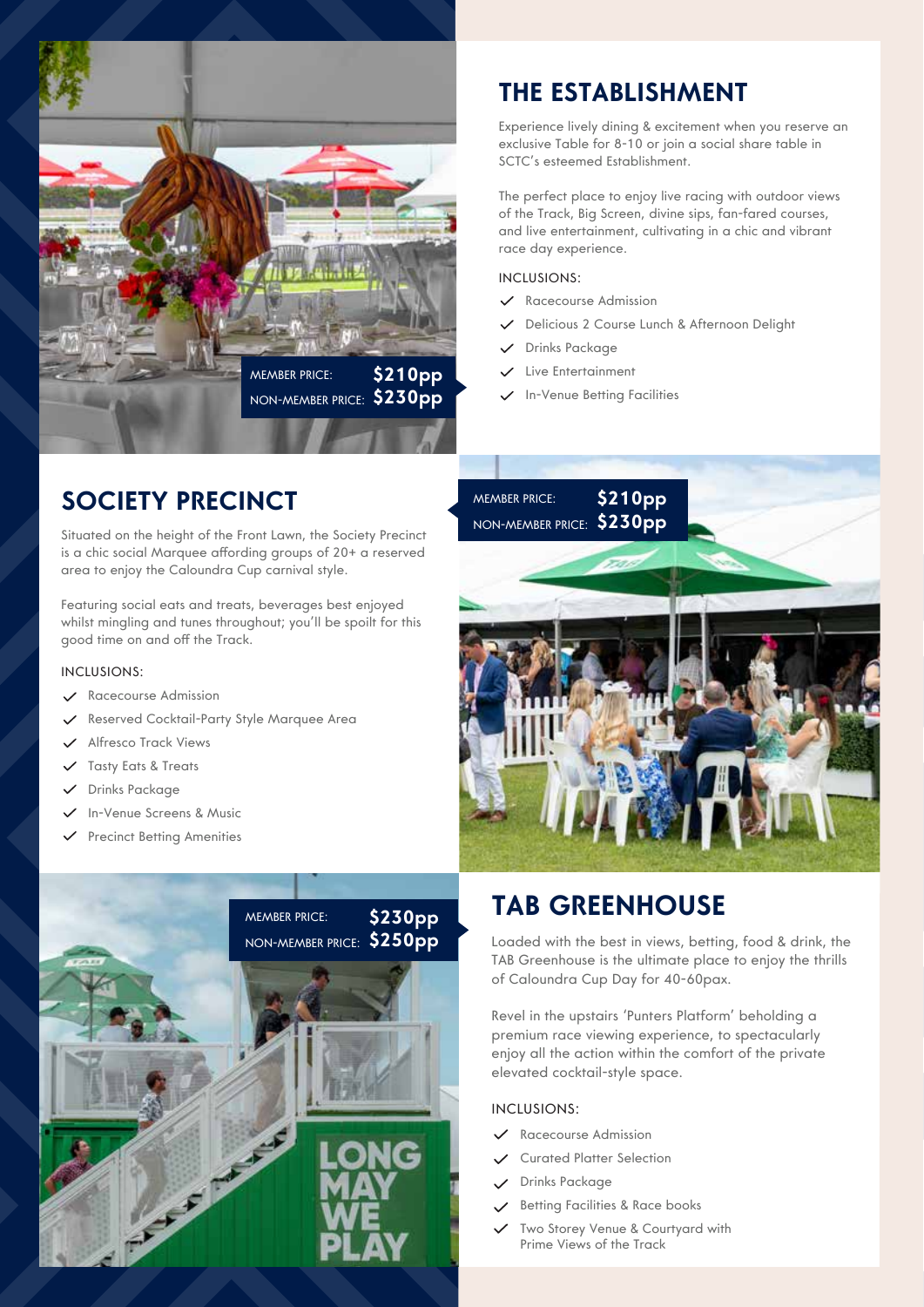### **PAGODA PARADE**

Gather your crew of 10 and reserve a popular Picnic Pagoda along Pagoda Parade; your slice of paradise on the lively Front Lawn.

Enjoy the relaxed entertainment setting complemented by outstanding views of the Track; it's the picture-perfect place to catch up with your Crew and enjoy all the racing action.

#### INCLUSIONS:

- $\checkmark$  Racecourse Admission
- $\checkmark$  Reserved Picnic Style Marquee on The Rails
- Chef's Picnic Platter selection
- $\checkmark$  Iced Esky & Nearby Bar
- $\checkmark$  Precinct Betting Amenities





### **PARADE RING TERRACE**

For a true race loving experience, this ever-popular undercover space will enhance the thrilling Track side action.

Reserve your Table for 4 or more, from where you can chill out to enjoy drinks and a fare of the Traveling Feast overlooking the Track, Parade Ring, Winning Post & Super Screen in a fun and casual setting.

**SOLD OUT**

#### INCLUSIONS:

- Racecourse Admission
- $\checkmark$  Reserved Table & Seating
- Traveling Feast Substantial Finger Food
- Private Terrace Cash Bar
- $\vee$  Nearby TOTE

### **MEMBERS TERRACE MARQUEE**

Enjoy the Caloundra Cup carnival style atmosphere, with a private soirée in the Members Terrace Marquee.

This popular position affords your group of 30-50 prime views in an engaging social atmosphere overlooking the Track, Parade Ring, Winning Post and Super Screen, all whilst enjoying a superb set menu and drinks package.

#### INCLUSIONS:

- Racecourse & Members Enclosure Entry
- Set Menu Entrée, Main & 'Later On'
- Drinks Package
- $\checkmark$  Styled Prime Position Marquee
- Screens & Nearby Betting Facilities

MEMBER PRICE: **\$200pp** NON-MEMBER PRICE: **\$220pp**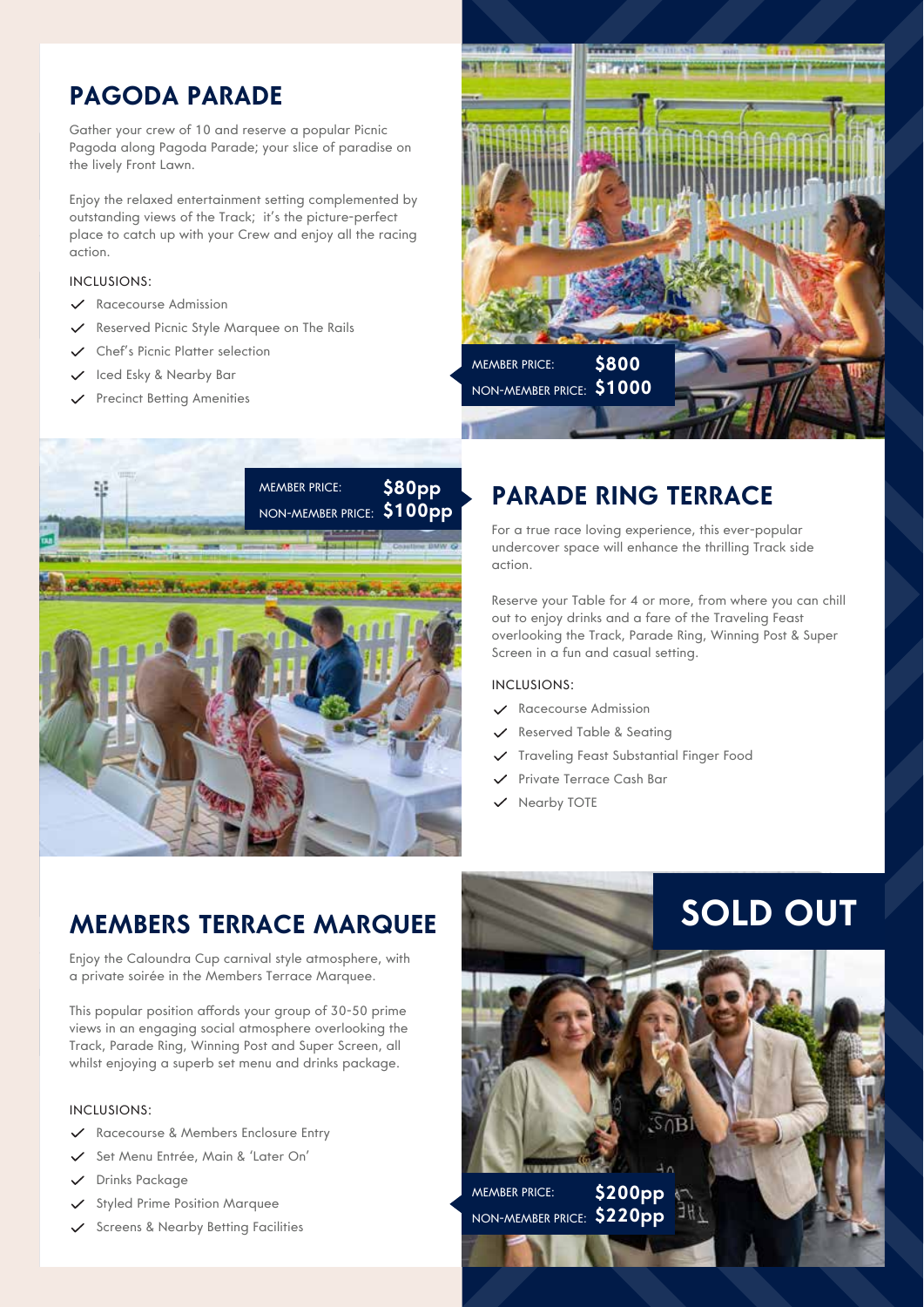## **SOLD OUT**



### **ATRIUM DINING**

Settle in for the premium racing program and indulge your senses with an exceptional experience reserved exclusively for Members & Guests.

Set the tone for a Caloundra Cup to remember, with panoramic views, fine food, superb sips and scenery designed to bring everyone together, enjoying themselves throughout the day.

#### INCLUSIONS:

- $\checkmark$  5 Course Dequstation
- $\checkmark$  Premium Drinks Package
- Elegant Mezzanine Indoor Reserved Dining Table
- Race book Per Person
- 

### **GIVE ME 5 LADIES LUNCH THU 30 JUNE**

The time-honoured tradition of the Caloundra Cup Week Give Me 5 Ladies' Lunch, is a glamorous and fun fundraising lunch to celebrate women, racing, fashion, food & wine.

The Establishment will play host to an exciting line up of special guests and speakers, live entertainment, fashions on the field, raffles, live auctions & more.

#### **More Details to be Announced** Contact us for Wait List & Pre-Sale.



| <b>INDIVIDUAL TICKET:</b> | <u> \$150pp</u>      |
|---------------------------|----------------------|
| TABLE OF $101$            | \$1500 <sub>PP</sub> |
| TABLE OF $8^{\circ}$      | <b>\$1200pp</b>      |



### **TAB CALCUTTA LUNCH FRI 1 JULY**

Join us in The Establishment as industry experts and special guests preview the racing action with first-hand insight ahead of Caloundra Cup Day.

Guests can look forward to a laid-back event focused on fun, form, punting, stellar food and enjoying a spectacular sporting afternoon.

- Stellar 2 Course Lunch & Afternoon Soak
- Drinks Package
- Betting Facilities & Super Screen **Section**
- Guest Speakers & Entertainment